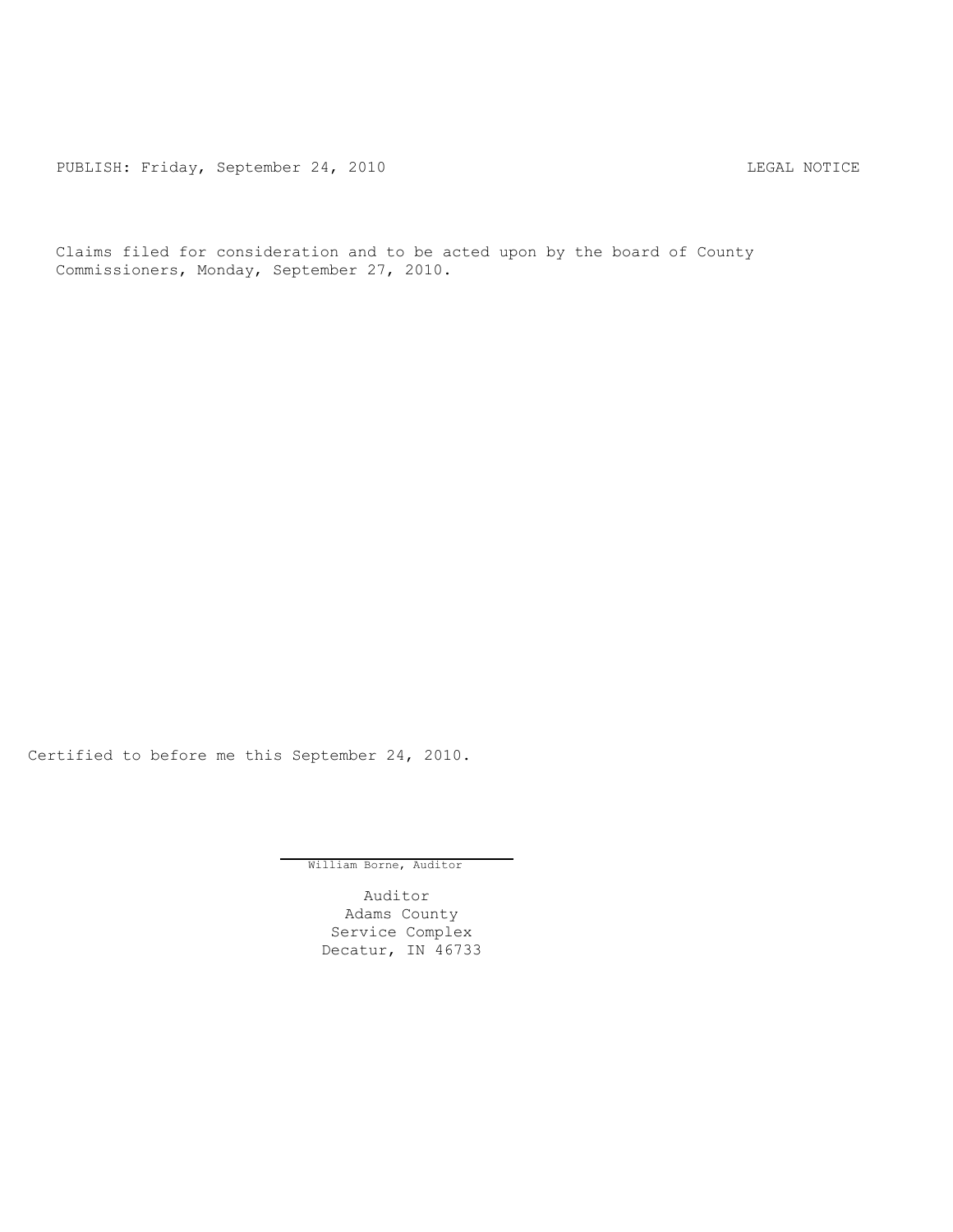

## **Claims Docket for Newspaper Adams County, Indiana**

## For Period: **8/17/2010** to **9/7/2010**

Date Claims to be Paid: **9/27/2010**

*313 W. Jefferson St. Decatur, IN 46733 (219) 724-2600*

| <b>Vendor</b>                    | <b>Amount</b> | <b>Vendor</b>                             | <b>Amount</b> |
|----------------------------------|---------------|-------------------------------------------|---------------|
| <b>Adams County Auto Supply</b>  | 237.22        | Adams Memorial Hospital                   | 1,048.54      |
| Adams County Solid Waste         | 5.04          | <b>Adams County Treasurer</b>             | 102,261.78    |
| Indiana Michigan Power           | 12,475.24     | American Health Care                      | 913.12        |
| Appraisal Research Corpor        | 20,668.13     | Baker And Sons Plumbing &                 | 353.66        |
| Barker And Sons Wrecker S        | 217.50        | Berne Ready Mix                           | 3,611.59      |
| Berne Tri-Weekly News            | 9.63          | Brateman's                                | 438.91        |
| Butler, Fairman, & Seufer        | 30,738.73     | Chet's Pest Control                       | 30.00         |
| Cintas Location #338             | 92.72         | City Of Decatur                           | 2,327.03      |
| Clarke Mosquito Control P        | 1,722.54      | Decatur True Value                        | 27.11         |
| <b>Complete Printing Service</b> | 1,130.00      | Courtesy Ford, Inc.                       | 270.78        |
| Craigville Telephone Comp        | 119.00        | Sigworth, Darrell W.                      | 44.88         |
| Decatur Daily Democrat           | 535.07        | Douglas L. Bauman                         | 50.00         |
| Kiess, Duane A.                  | 100.00        | Edris, Brown, Johnson, Antrim, & Brown-St | 1,377.83      |
| <b>Emergency Radio Service</b>   | 2,049.74      | Erie Haven                                | 49.72         |
| Everett Refrigeration & E        | 113.75        | Gordon Food Service                       | 5,338.89      |
| Graybar                          | 91.78         | Hilty Engine Service                      | 550.58        |
| Imaging Office Systems, I        | 380.80        | J & K Communications                      | 159.62        |
| K-Mart                           | 59.21         | Klenk's Sales And Service                 | 177.50        |
| Lehman Feed Mill                 | 420.00        | Busse, Louise                             | 165.44        |
| M. D. Landscaping Service        | 148.50        | Meshberger Brothers Stone                 | 16,100.85     |
| Minds Eye Graphics               | 4,299.98      | Monroe Water Department                   | 116.71        |
| Moser Motor Sales, Inc.          | 56.70         | Ogg, Neil                                 | 30.65         |
| Nipsco                           | 963.15        | Portland Motor Parts, Inc.                | 32.07         |
| Quik Stop                        | 36.98         | Smitley, Ronnie L.                        | 100.00        |
| Roto-Rooter                      | 220.00        | <b>Safety Systems</b>                     | 772.78        |
| Shell Fleet Plus                 | 140.60        | Baumann, Steve                            | 50.00         |
| Stone-Street Quarries            | 800.05        | <b>Summit Radiology</b>                   | 39.00         |
| Smith, Teryl R.                  | 7.92          | Print Shop                                | 1,821.05      |
| Top Supply Company               | 405.42        | Town Of Monroe                            | 107.00        |
| <b>Tractor Supply Company</b>    | 34.98         | Underground Pipe & Valve,                 | 1,950.25      |
| Wal-Mart / GEMB                  | 137.05        | Welder Services, Inc.                     | 45.72         |
| Christopher E. Harvey            | 9.29          | Swiss City Veterinary                     | 385.00        |
| CenturyLink                      | 187.31        | Imi Irving Material, Inc.                 | 394.71        |
| J. L. Manufacturing & Fab.       | 347.00        | Paul Norr                                 | 62.10         |
| Zep Manufacturing Company        | 123.01        | Croy Machine & Fabricatio                 | 118.20        |
| Judith E. Affolder               | 1,244.82      | Angie White                               | 18.48         |
| Tom Magnan                       | 29.97         | Thyssenkrupp Elevators                    | 1,140.48      |
| Chris Krull                      | 35.98         | Day Timers, Inc.                          | 40.94         |
| Waste Management                 | 187.42        | <b>B</b> Secure Alarm Systems             | 445.90        |
| Mary Beery                       | 121.00        | Nimco, Inc.                               | 432.84        |
| Don Myers Plumbing               | 125.95        | B & K Hydraulics                          | 4.25          |
| Boyce Forms - Systems            | 1,663.41      | <b>Summit City Reporting</b>              | 100.02        |
| Caylor-Nickel Clinic             | 39.67         | Gopher                                    | 56.84         |
| Dr. Michael Ainsworth            | 2,303.00      | Rex Marbach                               | 53.25         |
| Zurcher Tire, Inc.               | 40.75         | McIntire Heating                          | 75.00         |
| Tom Magnan/Special Needs         | 116.39        | Matthew Bender                            | 235.52        |
| Smilemakers                      | 91.79         | Kristina Buckner                          | 15.84         |
| Sherry Laboratories              | 160.00        | Geraldine Sudduth                         | 114.40        |
|                                  |               |                                           |               |